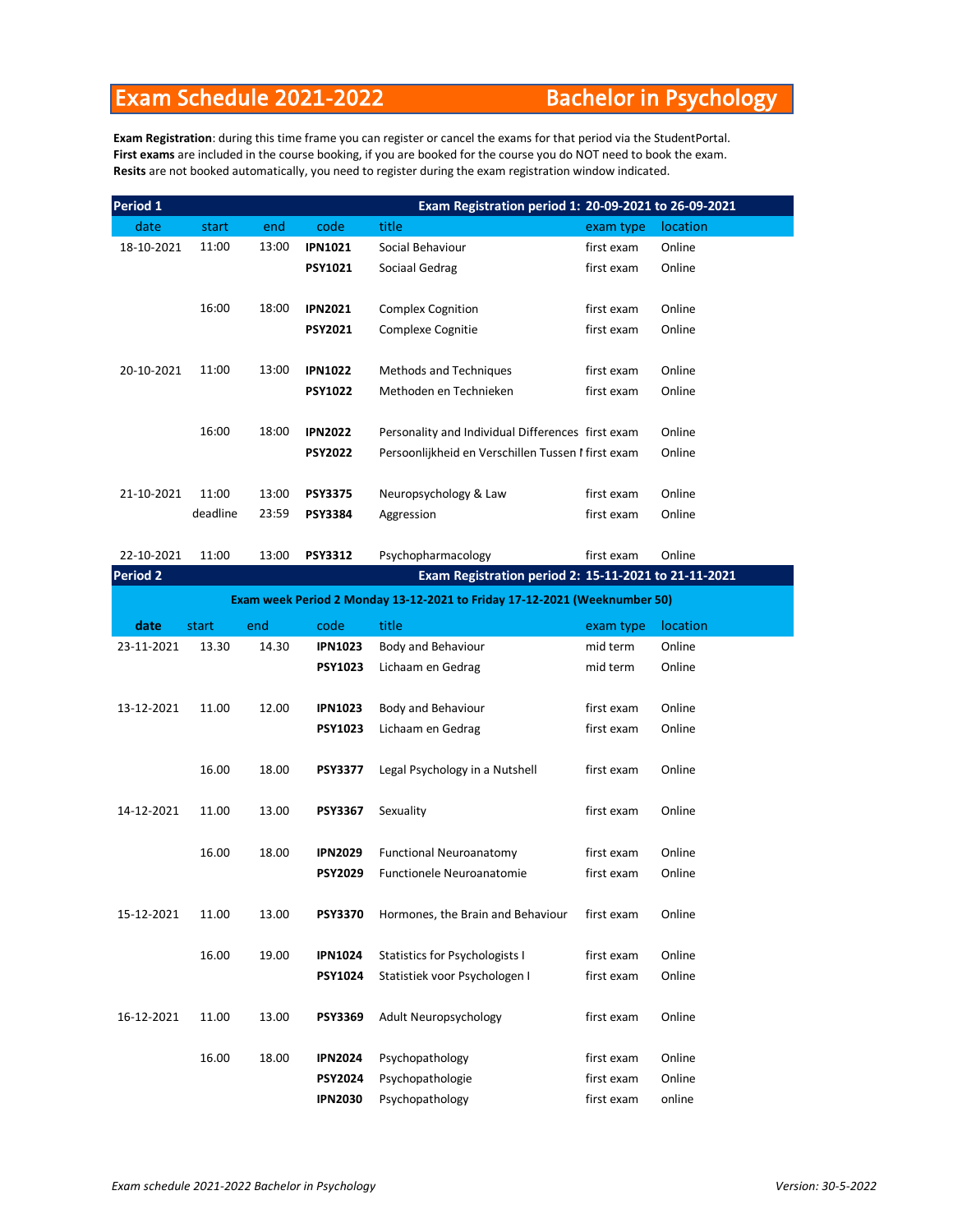| <b>Resits Period 1</b><br>Exam Registration period 2: 15-11-2021 to 21-11-2021 |                                                                                |                |                                  |                                                                                                             |                          |                     |  |  |  |  |
|--------------------------------------------------------------------------------|--------------------------------------------------------------------------------|----------------|----------------------------------|-------------------------------------------------------------------------------------------------------------|--------------------------|---------------------|--|--|--|--|
|                                                                                | Exam week Resits Period 1 Monday 3-1-2022 to Wednesday 5-1-2022 (Weeknumber 1) |                |                                  |                                                                                                             |                          |                     |  |  |  |  |
| date                                                                           | start                                                                          | end            | code                             | title                                                                                                       | exam type                | location            |  |  |  |  |
|                                                                                |                                                                                |                |                                  |                                                                                                             |                          |                     |  |  |  |  |
| 3-1-2022 16.00                                                                 |                                                                                | 18.00          | <b>IPN1022</b>                   | <b>Methods and Techniques</b>                                                                               | resit                    | Online              |  |  |  |  |
|                                                                                |                                                                                |                | <b>PSY1022</b>                   | Methoden en Technieken                                                                                      | resit                    | Online              |  |  |  |  |
|                                                                                |                                                                                |                | <b>PSY3312</b>                   | Psychopharmacology                                                                                          | resit                    | Online              |  |  |  |  |
|                                                                                |                                                                                |                |                                  |                                                                                                             |                          |                     |  |  |  |  |
|                                                                                | 18:00                                                                          | 20:00          | <b>IPN2021</b>                   | <b>Complex Cognition</b>                                                                                    | resit                    | Online              |  |  |  |  |
|                                                                                |                                                                                |                | <b>PSY2021</b>                   | <b>Complexe Cognitie</b>                                                                                    | resit                    | Online              |  |  |  |  |
|                                                                                |                                                                                |                |                                  |                                                                                                             |                          |                     |  |  |  |  |
| 4-1-2022 11.00                                                                 |                                                                                | 13.00          | <b>PSY3375</b>                   | Neuropsychology & Law                                                                                       | resit                    | Online              |  |  |  |  |
|                                                                                |                                                                                |                |                                  |                                                                                                             |                          |                     |  |  |  |  |
|                                                                                | 16.00                                                                          | 18.00          | <b>IPN2022</b>                   | Personality and Individual Differences resit                                                                |                          | Online              |  |  |  |  |
|                                                                                |                                                                                |                | <b>PSY2022</b>                   | Persoonlijkheid en Verschillen Tussen I resit                                                               |                          | Online              |  |  |  |  |
| <b>Period 3</b>                                                                |                                                                                |                |                                  | Exam Registration period 3: 3-1-2022 to 9-1-2022<br>Exam Registration IPN/PSY1021: 15-11-2021 to 21-11-2021 |                          |                     |  |  |  |  |
|                                                                                |                                                                                |                |                                  | Exam week Period 3 Monday 24-1-2022 to Friday 28-1-2022 (Weeknumber 4)                                      |                          |                     |  |  |  |  |
| date                                                                           | start                                                                          | end            | code                             | title                                                                                                       | exam type                | location            |  |  |  |  |
| 24-1-2022 11.00                                                                |                                                                                | 13.00          | <b>IPN1021</b>                   | Social Behaviour                                                                                            | resit                    | Online              |  |  |  |  |
|                                                                                |                                                                                |                | <b>PSY1021</b>                   | Sociaal Gedrag                                                                                              | resit                    | Online              |  |  |  |  |
|                                                                                |                                                                                |                |                                  |                                                                                                             |                          |                     |  |  |  |  |
| 28-1-2022 11.00                                                                |                                                                                | 13.00          | <b>PSY3341</b>                   | Behavioural Probl. in Childhood and Ac first exam                                                           |                          | Online              |  |  |  |  |
|                                                                                |                                                                                |                | <b>PSY3349</b>                   | Sleep and Sleep Disorders                                                                                   | first exam               | Online              |  |  |  |  |
|                                                                                |                                                                                |                |                                  |                                                                                                             |                          |                     |  |  |  |  |
|                                                                                | 11.00                                                                          | 14.00          | <b>PSY2023</b>                   | Kritisch Denken                                                                                             | first exam               | Online              |  |  |  |  |
|                                                                                |                                                                                |                | <b>IPN2023</b>                   | <b>Critical Thinking</b>                                                                                    | first exam               | Online              |  |  |  |  |
| Period 4                                                                       |                                                                                |                |                                  | Exam Registration period 4: 21-2-2022 to 27-02-2022                                                         |                          |                     |  |  |  |  |
|                                                                                |                                                                                |                |                                  | Exam week Period 4 Monday 28-3-2022 to Friday 1-4-2022 (Weeknumber 13)                                      |                          |                     |  |  |  |  |
| date                                                                           | start                                                                          | end            | code                             | title                                                                                                       | exam type                | location            |  |  |  |  |
| 28-3-2022 09.00                                                                |                                                                                | 11.00          | <b>IPN3011</b>                   | Methods of Cognitive Neuroscience                                                                           | first exam               | <b>MECC Westhal</b> |  |  |  |  |
|                                                                                |                                                                                |                | <b>PSY3011</b>                   | Methoden van Cognitieve Neuroweten first exam                                                               |                          | <b>MECC Westhal</b> |  |  |  |  |
|                                                                                |                                                                                |                |                                  |                                                                                                             |                          |                     |  |  |  |  |
| 29-3-2022 11.00                                                                |                                                                                | 13.00          | <b>IPN2025</b>                   | Consciousness                                                                                               | first exam               | Online              |  |  |  |  |
|                                                                                |                                                                                |                | <b>PSY2025</b>                   | Bewustzijn                                                                                                  | first exam               | Online              |  |  |  |  |
|                                                                                |                                                                                |                |                                  |                                                                                                             |                          |                     |  |  |  |  |
|                                                                                |                                                                                |                |                                  |                                                                                                             |                          |                     |  |  |  |  |
|                                                                                | 16.00                                                                          | 19.00          | <b>IPN3008</b>                   | Statistics III                                                                                              | first exam               | Online              |  |  |  |  |
|                                                                                |                                                                                |                | <b>PSY3008</b>                   | Statistiek III                                                                                              | first exam               | Online              |  |  |  |  |
|                                                                                |                                                                                |                |                                  |                                                                                                             |                          |                     |  |  |  |  |
| 31-3-2022 11.00                                                                |                                                                                | 13.00          | <b>IPN2026</b>                   | Man and Machine                                                                                             | first exam               | Online              |  |  |  |  |
|                                                                                |                                                                                |                | <b>PSY2026</b>                   | Mens en Machine                                                                                             | first exam               | Online              |  |  |  |  |
|                                                                                |                                                                                |                |                                  |                                                                                                             |                          |                     |  |  |  |  |
|                                                                                | 1-4-2022 deadline<br>deadline                                                  | 23:59          | <b>IPN1026</b>                   | Perception                                                                                                  | Assignment               | Online              |  |  |  |  |
|                                                                                | deadline                                                                       | 23:59<br>23:59 | <b>PSY1026</b><br><b>IPN1025</b> | Waarnemen<br>Development                                                                                    | Assignment<br>Assignment | Online<br>Online    |  |  |  |  |
|                                                                                | deadline                                                                       | 23:59          | <b>PSY1025</b>                   | Ontwikkeling                                                                                                | Assignment               | Online              |  |  |  |  |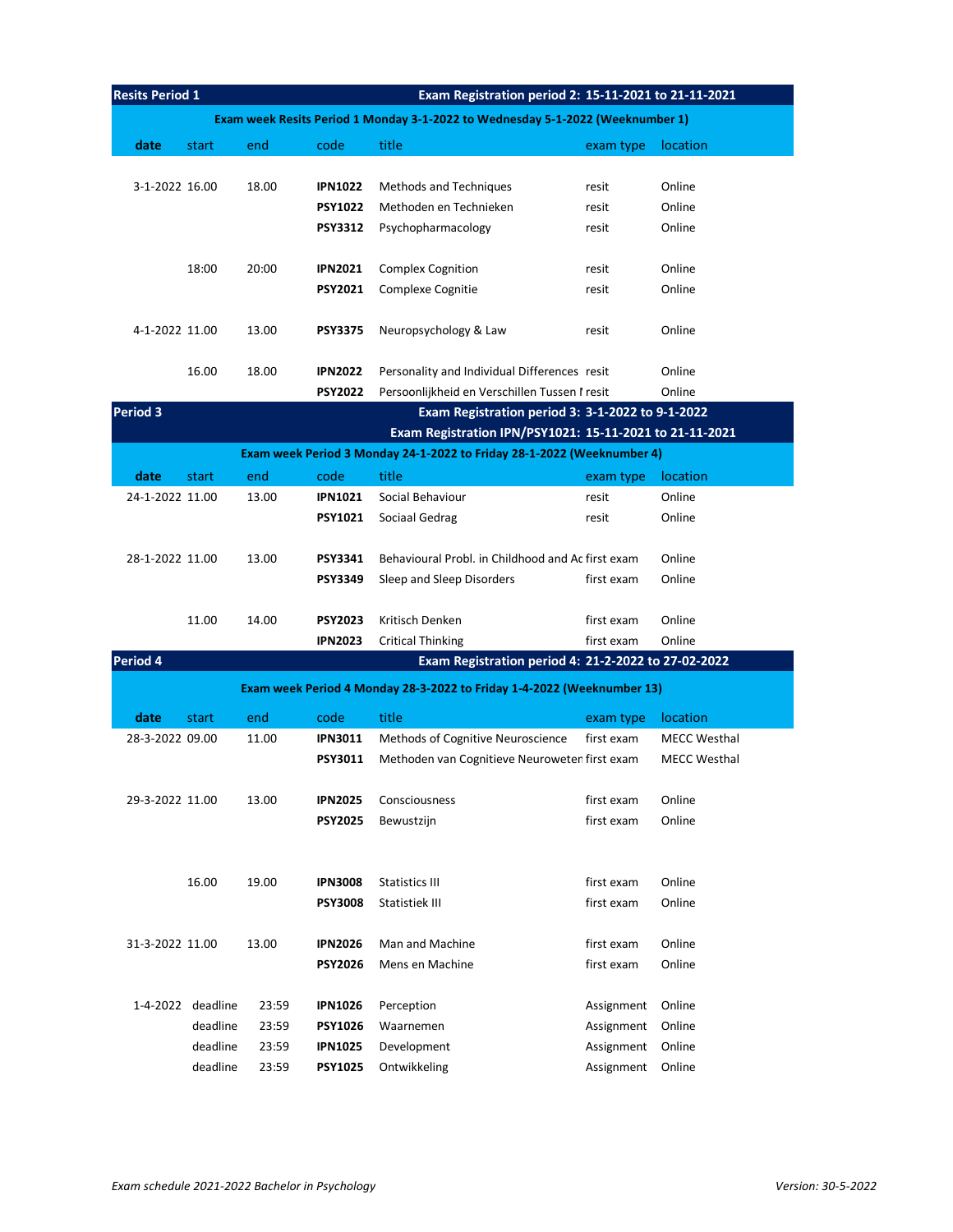| Resits of periods 2 and 3 |       |       |                                                                                    | Exam Registration period 4: 21-2-2022 to 27-02-2022 |           |          |  |  |  |
|---------------------------|-------|-------|------------------------------------------------------------------------------------|-----------------------------------------------------|-----------|----------|--|--|--|
|                           |       |       | Exam week resits period 2 and 3 Monday 4-4-2022 to Friday 8-4-2022 (Weeknumber 14) |                                                     |           |          |  |  |  |
| date                      | start | end   | code                                                                               | title                                               | exam type | location |  |  |  |
| 4-4-2022                  | 11.00 | 13.00 | <b>IPN2024</b>                                                                     | Psychopathology                                     | resit     | Online   |  |  |  |
|                           |       |       | <b>PSY2024</b>                                                                     | Psychopathologie                                    | resit     | Online   |  |  |  |
|                           |       |       | <b>IPN2030</b>                                                                     | Psychopathology                                     | resit     | Online   |  |  |  |
|                           | 16:00 | 18:00 | <b>PSY3367</b>                                                                     | Sexuality                                           | resit     | Online   |  |  |  |
| 5-4-2022                  | 11:00 | 13:00 | <b>PSY3370</b>                                                                     | Hormones, the Brain and Behaviour                   | resit     | Online   |  |  |  |
|                           | 16.00 | 19.00 | <b>IPN1024</b>                                                                     | Statistics for Psychologists I                      | resit     | Online   |  |  |  |
|                           |       |       | <b>PSY1024</b>                                                                     | Statistiek voor Psychologen I                       | resit     | Online   |  |  |  |
|                           |       |       |                                                                                    |                                                     |           |          |  |  |  |
| $6 - 4 - 2022$            | 11.00 | 14.00 | <b>IPN2023</b>                                                                     | <b>Critical Thinking</b>                            | resit     | Online   |  |  |  |
|                           |       |       | <b>PSY2023</b>                                                                     | Kritisch Denken                                     | resit     | Online   |  |  |  |
|                           | 16.00 | 18.00 | <b>IPN1023</b>                                                                     | Body and Behaviour                                  | resit     | Online   |  |  |  |
|                           |       |       | <b>PSY1023</b>                                                                     | Lichaam en Gedrag                                   | resit     | Online   |  |  |  |
|                           |       |       |                                                                                    |                                                     |           |          |  |  |  |
| 7-4-2022                  | 11.00 | 13.00 | <b>IPN2029</b>                                                                     | <b>Functional Neuroanatomy</b>                      | resit     | Online   |  |  |  |
|                           |       |       | <b>PSY2029</b>                                                                     | Functionele Neuroanatomie                           | resit     | Online   |  |  |  |
|                           | 16.00 | 18.00 | PSY3341                                                                            | Behavioural Probl. in Childhood and Ac resit        |           | Online   |  |  |  |
|                           |       |       | <b>PSY3349</b>                                                                     | Sleep and Sleep Disorders                           | resit     | Online   |  |  |  |
| 8-4-2022                  | 11.00 | 13.00 | <b>PSY3369</b>                                                                     | Adult Neuropsychology                               | resit     | Online   |  |  |  |
|                           | 16.00 | 18.00 | <b>PSY3377</b>                                                                     | Legal Psychology in a Nutshell                      | resit     | Online   |  |  |  |

| <b>Period 5</b>                                                        |                 |       | Exam Registration period 5: 25-4-2022 to 1-5-2022 |                |                                                                  |            |                    |  |  |
|------------------------------------------------------------------------|-----------------|-------|---------------------------------------------------|----------------|------------------------------------------------------------------|------------|--------------------|--|--|
| Exam week period 5 Monday 30-5-2022 to Friday 3-6-2022 (Weeknumber 22) |                 |       |                                                   |                |                                                                  |            |                    |  |  |
|                                                                        | date            | start | end                                               | code           | title                                                            | exam type  | <b>location</b>    |  |  |
|                                                                        | 30-5-2022 13.00 |       | 15.00                                             | <b>IPN1027</b> | Foundations and History of Psychology first exam                 |            | <b>UM Sporthal</b> |  |  |
|                                                                        |                 |       |                                                   | <b>PSY1027</b> | Grondslagen en Geschiedenis                                      | first exam | <b>UM Sporthal</b> |  |  |
|                                                                        |                 |       |                                                   |                |                                                                  |            |                    |  |  |
|                                                                        |                 | 16:00 | 18:00                                             |                | <b>IPN3012A</b> Action & Group Decisions                         | first exam | Online             |  |  |
|                                                                        |                 |       |                                                   |                | <b>IPN3012B</b> Action & Neuronal Basis of Decision M first exam |            | Online             |  |  |
|                                                                        |                 |       |                                                   |                | PSY3012A Actie & Group Decisions                                 | first exam | Online             |  |  |
|                                                                        |                 |       |                                                   |                | <b>PSY3012B</b> Actie & Neuronal Basis of Decision Malfirst exam |            | Online             |  |  |
|                                                                        |                 |       |                                                   |                |                                                                  |            |                    |  |  |
|                                                                        | 31-5-2022 11.00 |       | 14.00                                             | <b>IPN2028</b> | Statistics II                                                    | first exam | Online             |  |  |
|                                                                        |                 |       |                                                   | <b>PSY2028</b> | Statistiek II                                                    | first exam | Online             |  |  |
|                                                                        |                 |       |                                                   |                |                                                                  |            |                    |  |  |
|                                                                        | 1-6-2022 11.00  |       | 13.00                                             | <b>IPN1028</b> | Learning and Memory                                              | first exam | Online             |  |  |
|                                                                        |                 |       |                                                   | <b>PSY1028</b> | Leren en Geheugen                                                | first exam | Online             |  |  |
|                                                                        |                 |       |                                                   |                |                                                                  |            |                    |  |  |
|                                                                        | 2-6-2022 13.00  |       | 15.00                                             | <b>IPN3013</b> | <b>Motivation and Emotion</b>                                    | first exam | <b>UM Sporthal</b> |  |  |

**PSY3013** Motivatie en Emotie **de Exam** UM Sporthal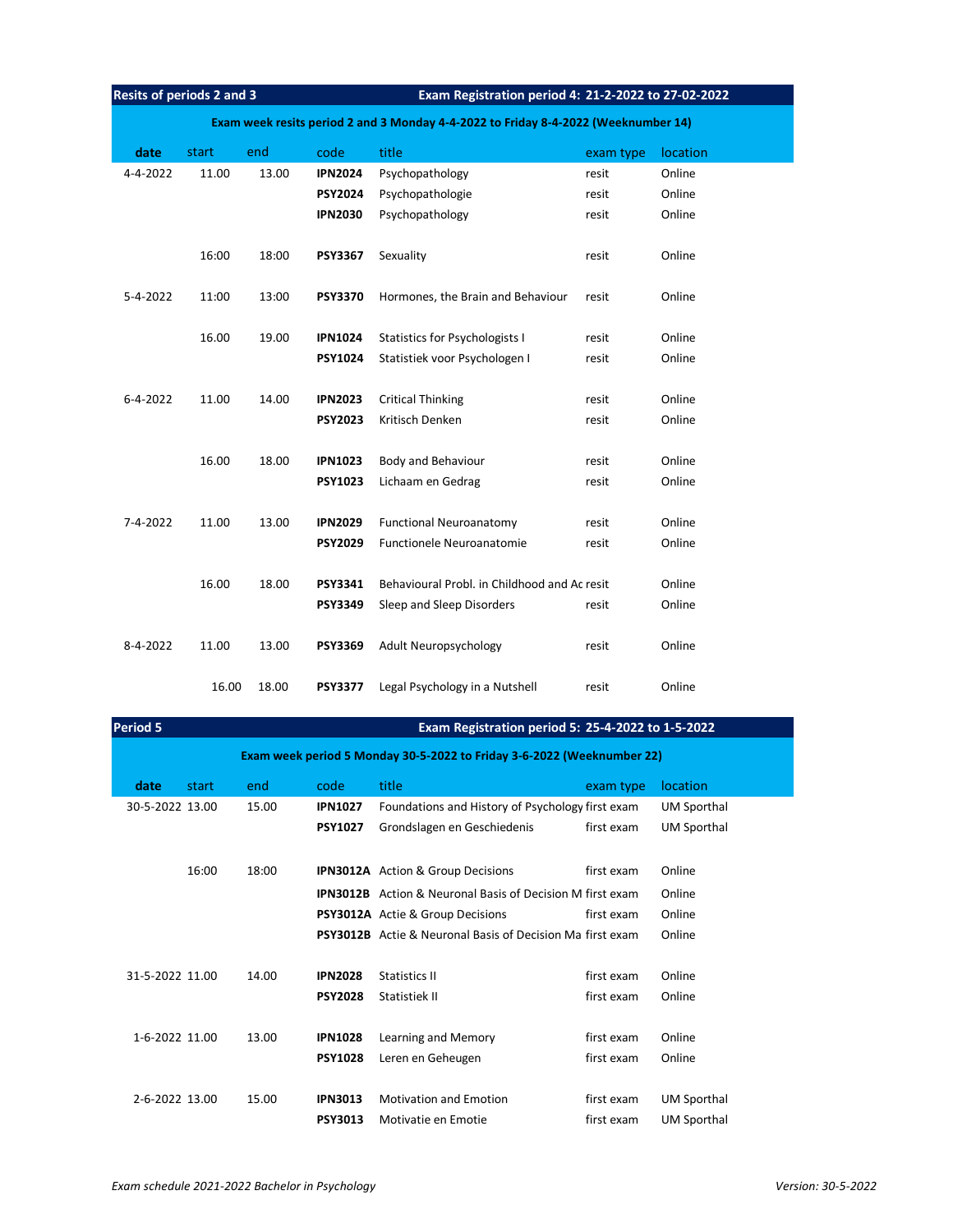| Period 6                        | Exam Registration period 6: 27-6-2022 to 30-6-2022                     |       |                |                                                                 |           |                 |  |  |
|---------------------------------|------------------------------------------------------------------------|-------|----------------|-----------------------------------------------------------------|-----------|-----------------|--|--|
|                                 | Exam week period 6 Monday 27-6-2022 to Friday 1-7-2022 (Weeknumber 26) |       |                |                                                                 |           |                 |  |  |
| date                            | start                                                                  | end   | code           | title                                                           | exam type | <b>location</b> |  |  |
| 1-7-2022 11.00                  |                                                                        | 13.00 |                | <b>IPN3109A</b> Psychodiagnostiek & Constructing a Difirst exam |           | Online          |  |  |
|                                 |                                                                        |       |                | <b>IPN3109B</b> Psychodiagnostiek & Diagnostic Cycle first exam |           | Online          |  |  |
|                                 |                                                                        |       |                | <b>PSY3109A</b> Psychodiagnostiek & Constructing a Difirst exam |           | Online          |  |  |
|                                 |                                                                        |       |                | <b>PSY3109B</b> Psychodiagnostiek & Diagnostic Cycle first exam |           | Online          |  |  |
|                                 |                                                                        |       |                |                                                                 |           |                 |  |  |
|                                 | 16.00                                                                  | 18.00 | <b>IPN1030</b> | Evolution and Genetics for Psychology first exam                |           | Online          |  |  |
|                                 |                                                                        |       | <b>PSY1030</b> | Evolutie en genetica voor psychologie first exam                |           | Online          |  |  |
| <b>Resits of period 4 and 5</b> |                                                                        |       |                | Exam Registration period 6: 27-6-2022 to 30-6-2022              |           |                 |  |  |

|                | Exam week resit periods 4 and 5 Monday 4-7-2022 to Friday 8-7-2022 (Weeknumber 27) |       |                 |                                             |           |                 |  |  |  |
|----------------|------------------------------------------------------------------------------------|-------|-----------------|---------------------------------------------|-----------|-----------------|--|--|--|
| date           | start                                                                              | end   | code            | title                                       | exam type | location        |  |  |  |
| 4-7-2022 09.00 |                                                                                    | 11.00 | <b>IPN1027</b>  | Foundations and History of Psychology resit |           | <b>UM Sport</b> |  |  |  |
|                | 09.00                                                                              | 11.00 | <b>PSY1027</b>  | Grondslagen en Geschiedenis                 | resit     | <b>UM Sport</b> |  |  |  |
|                | 13.00                                                                              | 15.00 | <b>IPN3011</b>  | Methods of Cognitive Neuroscience           | resit     | <b>UM Sport</b> |  |  |  |
|                | 13.00                                                                              | 15.00 | PSY3011         | Methoden van Cognitieve Neuroweten resit    |           | <b>UM Sport</b> |  |  |  |
| 5-7-2022       | 11.00                                                                              | 14.00 | <b>IPN3008</b>  | <b>Statistics III</b>                       | resit     | Online          |  |  |  |
|                |                                                                                    |       | <b>PSY3008</b>  | <b>Statistiek III</b>                       | resit     | Online          |  |  |  |
| $6 - 7 - 2022$ | 11.00                                                                              | 13.00 | IPN3012A Action |                                             | resit     | Online          |  |  |  |
|                |                                                                                    |       | IPN3012B Action |                                             | resit     | Online          |  |  |  |
|                |                                                                                    |       | PSY3012A Actie  |                                             | resit     | Online          |  |  |  |
|                |                                                                                    |       | PSY3012B Actie  |                                             | resit     | Online          |  |  |  |
|                |                                                                                    |       |                 |                                             |           |                 |  |  |  |
|                | 16.00                                                                              | 18.00 | <b>IPN2026</b>  | Man and Machine                             | resit     | Online          |  |  |  |
|                |                                                                                    |       | <b>PSY2026</b>  | Mens en Machine                             | resit     | Online          |  |  |  |
|                | deadline                                                                           | 23.59 | <b>IPN1026</b>  | Perception                                  | resit     | Online          |  |  |  |
|                | deadline                                                                           | 23.59 | <b>PSY1026</b>  | Waarnemen                                   | resit     | Online          |  |  |  |
|                | deadline                                                                           | 23.59 | <b>IPN1025</b>  | Development                                 | resit     | Online          |  |  |  |
|                | deadline                                                                           | 23.59 | <b>PSY1025</b>  | Ontwikkeling                                | resit     | Online          |  |  |  |
| 7-7-2022 11.00 |                                                                                    | 13.00 | <b>IPN2025</b>  | Consciousness                               | resit     | Online          |  |  |  |
|                |                                                                                    |       | <b>PSY2025</b>  | Bewustzijn                                  | resit     | Online          |  |  |  |
|                |                                                                                    |       |                 |                                             |           |                 |  |  |  |
|                | 16.00                                                                              | 18.00 | <b>IPN1028</b>  | Learning and Memory                         | resit     | Online          |  |  |  |
|                |                                                                                    |       | <b>PSY1028</b>  | Leren en Geheugen                           | resit     | Online          |  |  |  |
|                |                                                                                    |       |                 |                                             |           |                 |  |  |  |
| 8-7-2022 11.00 |                                                                                    | 14.00 | <b>IPN2028</b>  | Statistics II                               | resit     | Online          |  |  |  |
|                |                                                                                    |       | <b>PSY2028</b>  | Statistiek II                               | resit     | Online          |  |  |  |
|                |                                                                                    |       |                 |                                             |           |                 |  |  |  |
|                | 13.00                                                                              | 15.00 | <b>IPN3013</b>  | <b>Motivation and Emotion</b>               | resit     | <b>UM Sport</b> |  |  |  |
|                |                                                                                    |       | <b>PSY3013</b>  | Motivatie en Emotie                         | resit     | <b>UM Sport</b> |  |  |  |